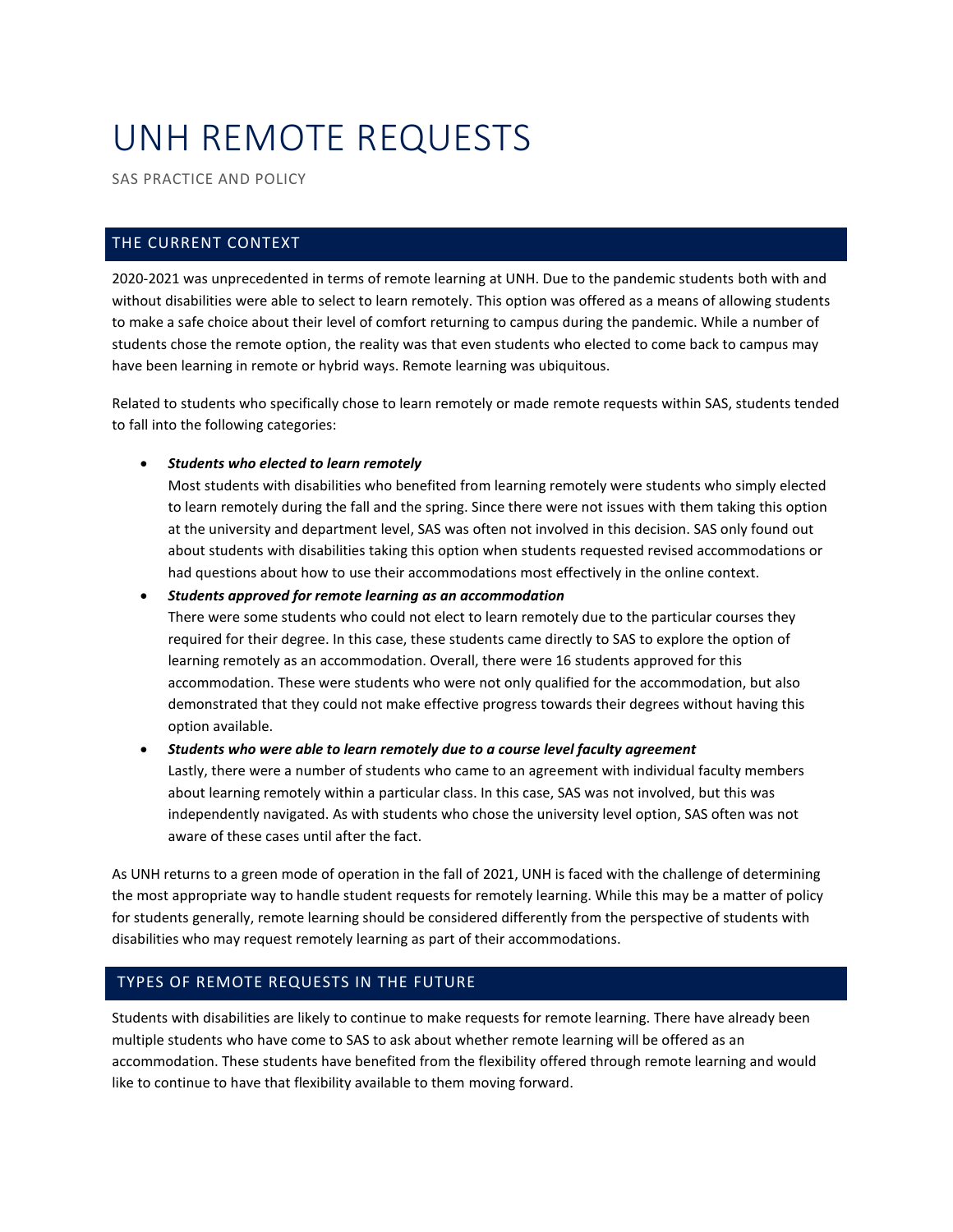There are likely to be a wide variety of different requests for remote learning. Based on the requests SAS has received during the summer, fall, and spring, the types of requests are likely to fall into the categories below.

#### FULL-TIME REMOTE LEARNING

There will be some students who will still request full time remote learning. By nature, the request for full time remote learning is more one that relates directly to university and department level policies. If a remote option is simply not available for any student (as discussed below that is more complicated than policy changes alone), then a full-time remote option does not need to be available. This request is most like requests made prior to the pandemic. However, it should be noted that successful implementation of remote learning during the pandemic has changed how this option should be considered.

Examples:

- Student with a complicated medical condition that would benefit from having more time to access care (appointments, therapies, proximity to team of professionals, proximity to testing facilities)
- Student with an immune condition who still has concerns over Covid
- Student with a health condition who has elected to take classes part time to ensure they have more time to manage their condition

#### TEMPORARY REMOTE LEARNING

Students are also likely to ask for temporary remote learning as an accommodation. Students are likely to ask for remote learning for emergency situations that are temporary and of a specific duration. These requests are not necessarily related to a chronic condition but are things that arise suddenly and unexpectedly. The goal is not fulltime remote learning, but to have this as a support to help the student stay current with work during a time of acute crisis. This is most like current practice when students need to quarantine for Covid related reasons.

Examples:

- Student is suddenly admitted to the hospital with an injury and would still like to access courses
- Student needs flexibility during a period of recovery from an injury

## CONDITIONAL REMOTE LEARNING

Students may also ask for remote learning as it relates to flare-ups of their condition or when their condition is temporarily more severe. While temporary requests are more often related to an acute issue that is unexpected, conditional requests are more closely related to students with chronic condition. The big question around this accommodation is related to duration and frequency of the request and what may be available. For some students in this situation, their flare-ups could last extended periods of time and could happen multiple times in a semester.

Examples:

- Student with a chronic condition has a sudden flare-up of their condition
- Student who undergoes a period of intensified symptoms
- A student with a progressive condition may experience increased symptoms during a time of medical adjustment

#### COURSE SPECIFIC REMOTE LEARNING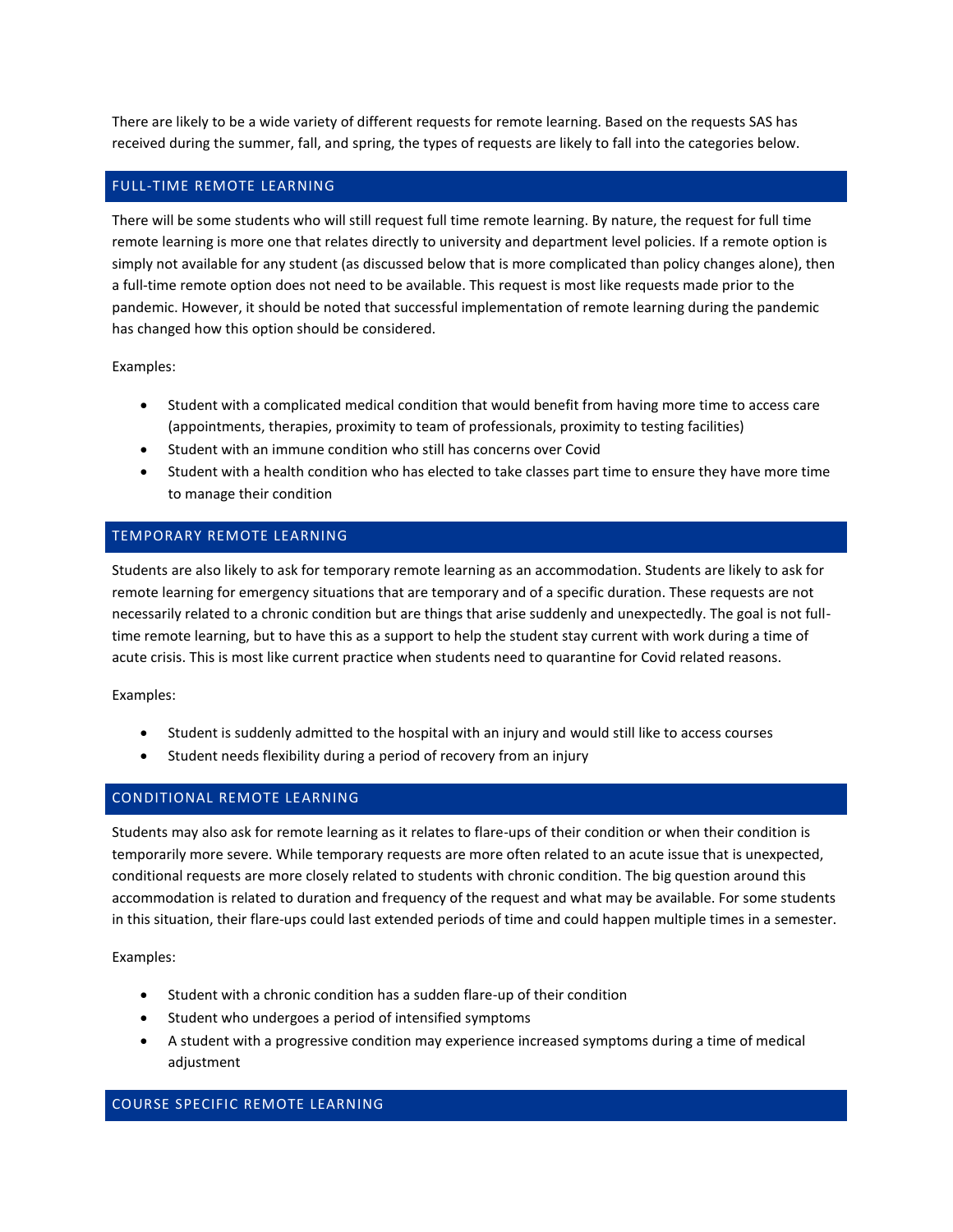Students may also ask for remote learning in specific courses. Unlike other requests that would apply across all student courses, this type of request is more specifically related to an individual course context. It is still related to the specific nature of a student's condition and when symptoms are more severe, but it would not necessarily be applicable across multiple contexts. Often, students in this situation can create a schedule that allows them to work around this issue, but there are also times when students have required courses that cannot be rescheduled or when students were not able to be enrolled in particular course sections (this speaks to larger concerns about how priority registration is handled).

#### Examples:

- A student has a condition that is more impactful during a certain time of the day
- A student requires medical treatments that can only be scheduled for specific times.
- A student's medication is less impactful at a certain time of day

#### ADDRESSING FUTURE REMOTE REQUESTIONS: AN ACCOMMODATION MODEL

UNH is planning to return to green mode of operations in the fall of 2021. At that time, remote learning will only be approved as a specific accommodation for students with disabilities. As with other accommodation requests, SAS will only approve student requests if:

- The student is registered with SAS
- The student is determined to be eligible for accommodations
- The student makes a specific request for remote learning

#### ACCOMMODATION LANGUAGE

Remote Learning – The student is eligible for remote learning. If SAS has not already reached out to you, SAS will reach out to discuss the feasibility of remote learning as well as necessary supports in your course.

## KEY RESPONSIBILITIES

#### SAS REPONSIBILITIES

- Determining eligibility for remote learning
- Exploring alternative supports
- Collaborating with faculty to determine
	- o Feasibility of remote learning (based on essential requirements)
	- o Potential limits to remote learning
	- o Necessary supports for students
	- o Necessary supports for faculty
- Discussing expectations with the students
- Collaborating with AT and CEITL to work on any technical or pedagogical needs
- Continued collaboration with faculty as needed

#### STUDENT RESPONSIBILITIES

Identifying the need for remote learning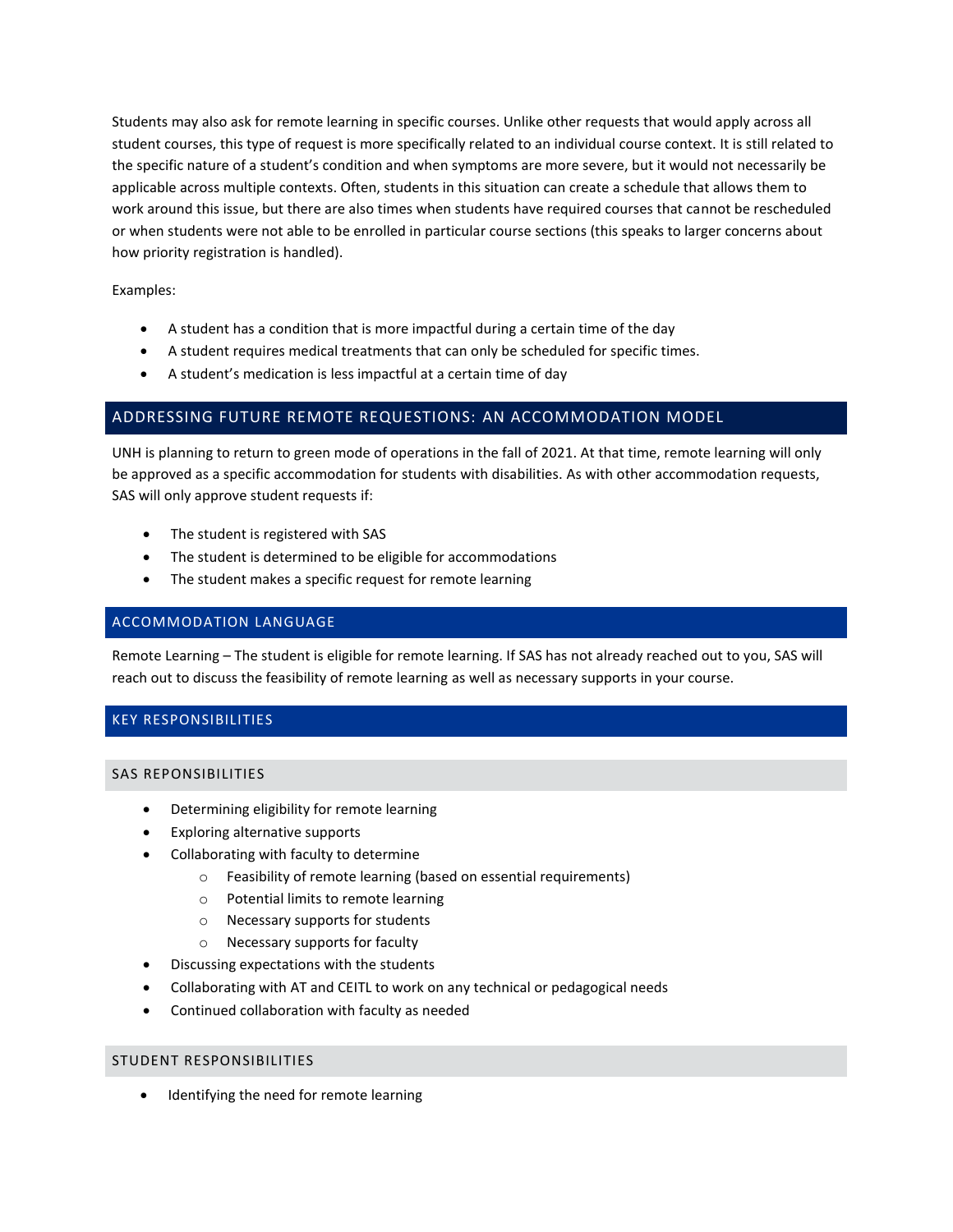- Providing documentation that helps establish the need for remote learning
- Communicating with SAS about
	- o The need for remote learning
	- o Why remote learning is necessary (explanation of why alternatives are not sufficient)
	- o Changes to need
	- o Issues or concern about the accommodation
- Communicating with faculty about
	- o The need for remote learning
	- o How remote learning will work in the specific course
	- o Technical requirements
	- o Expectations related to participation
	- o Any changes or issues related to remote access
- Notifying faculty of the need for remote learning in a timely manner. This includes both the initial request and any on-going needs.
- Meeting all course requirements as established by the instructor

#### FACULTY RESPONSIBILITIES

- Working with SAS to determine what is reasonable for their course and if remote learning represents a fundamental alteration
- Communicating with the student about
	- o The specifics of how remote learning will work for their course including any clarifications regarding policies and practices outlined in syllabus
	- o Participation, attendance, and assignment requirements
	- o Any on-going changes to their course
- Continued collaboration with the student
- Continued collaboration with SAS
	- o Questions about how to effectively implement the accommodation
	- o The need for additional supports (technical, pedagogical, logistical)

# PROCESS OVERVIEW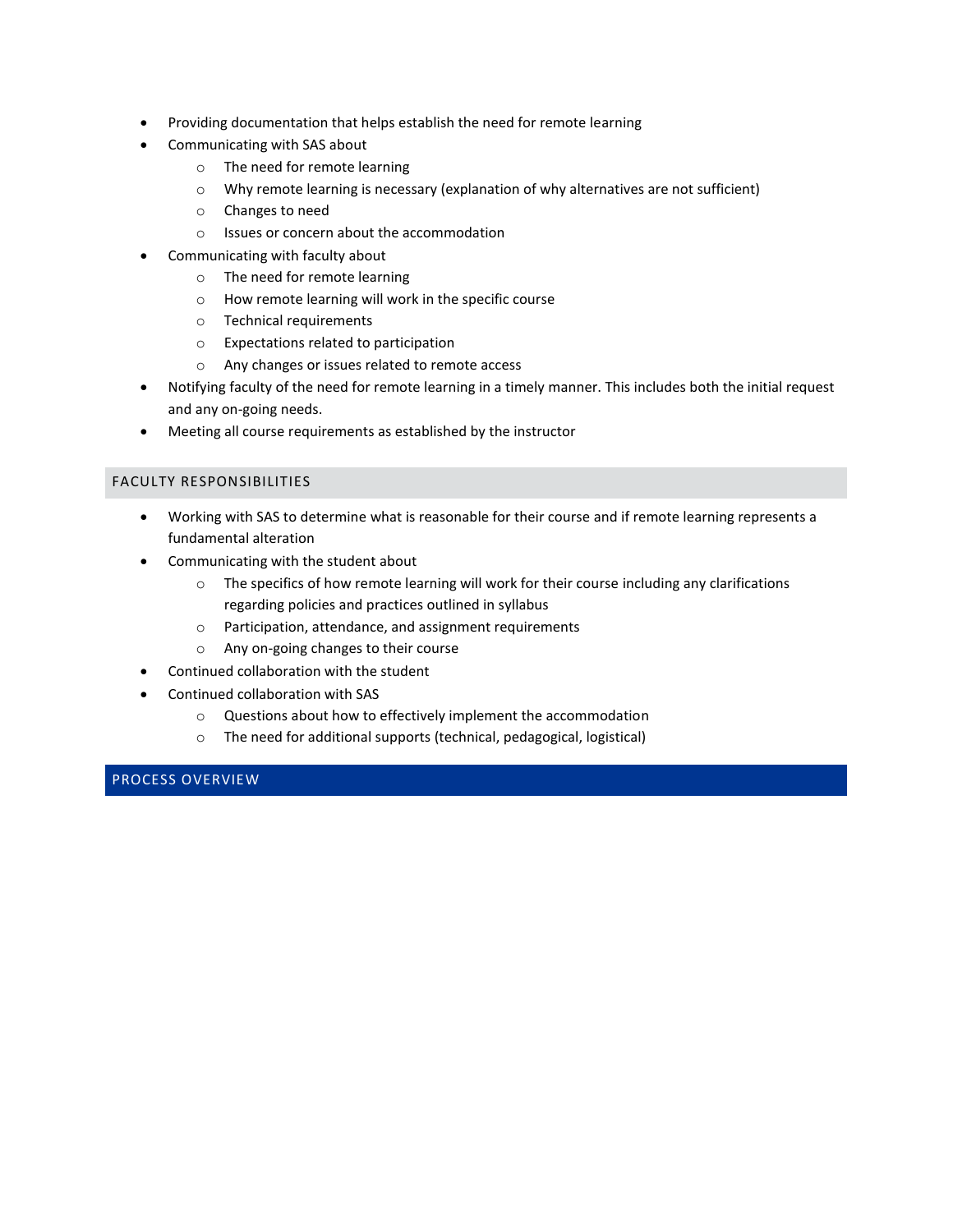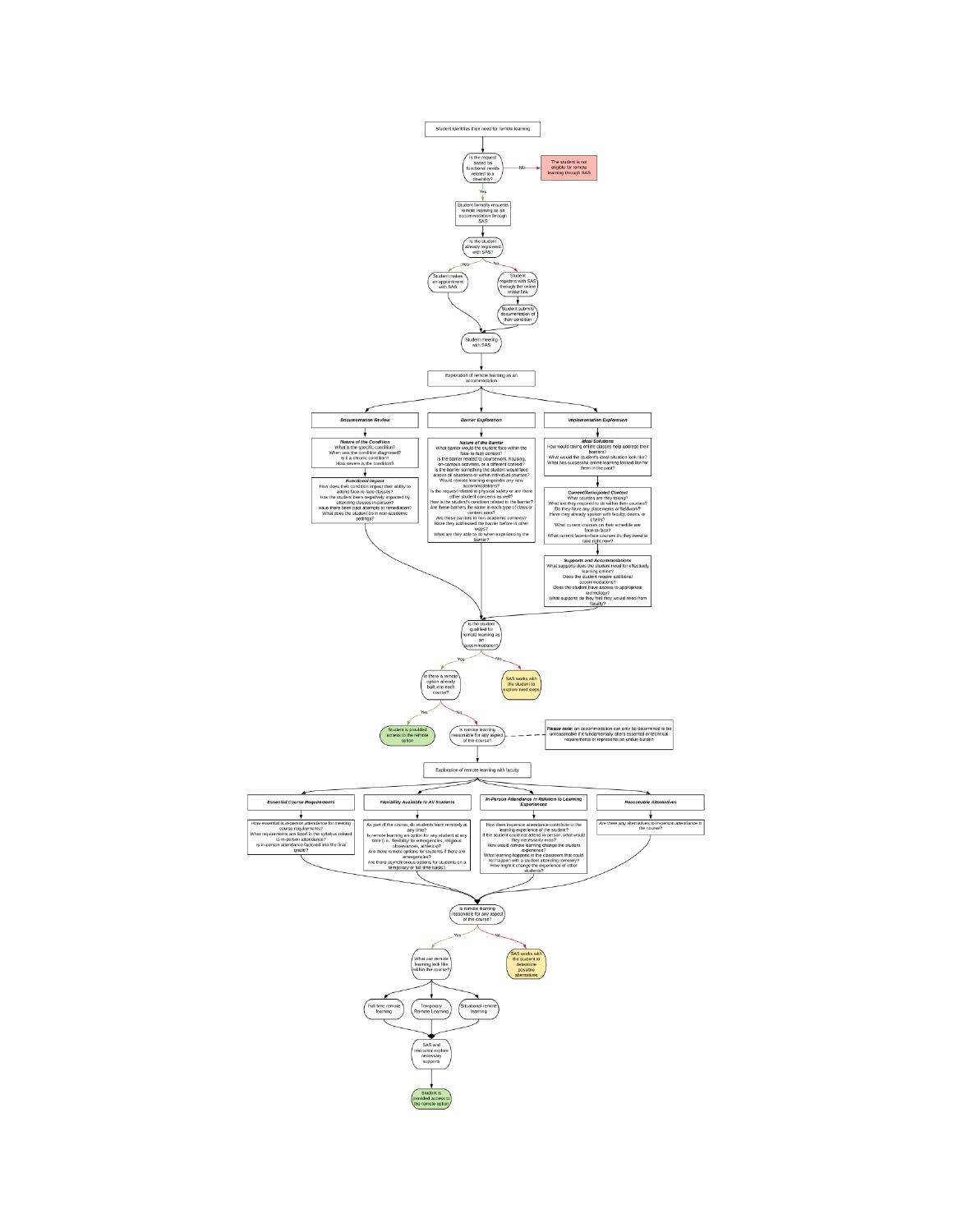#### KEY STEPS

- 1. Student makes a request for remote learning
- 2. SAS conducts an analysis to determine if remote learning is necessary
	- a. Documentation review
	- b. Barrier exploration
	- c. Exploration of alternatives
		- i. In-person supports
		- ii. Alternative courses
		- iii. Policy exemptions for specific courses
- 3. If the student is qualified, the student is added to the remote learning tracking list
- 4. Professors of the relevant courses are notified of the need for remote learning
- 5. SAS discusses the feasibility of remote learning with the professor
	- a. Essential course requirements
	- b. Flexibility available to all students
	- c. In-person attendance in relation to learning experiences
	- d. Reasonable alternatives
- 6. SAS collaborates with the faculty member to help ensure remote learning is effectively implemented

#### SAS ANALYSIS

As with all other accommodation requests, SAS is responsible for exploring and analyzing whether the requested accommodation is reasonable. This includes reviewing student documentation and self-report, exploring the barriers the student faces, and exploring the possible alternatives. Not all accommodations are approved, but it is the responsibility of the university to ensure that students' needs are met.

#### APPROVAL OF THE ACCOMMODATION

SAS can determine if the accommodation is reasonable based on the needs of the student. Once approved, SAS will communicate the need for the accommodation to faculty. The assumption is that faculty will provide a remote option for the student. The faculty will also be provided with additional assistance to help them successfully implement the remote option for the student.

If the faculty member feels that remote learning is not appropriate for their classroom, then additional follow-up between the faculty member and SAS is needed.

#### DENIAL OF THE ACCOMMODATION

Even if eligible for the accommodations, not all remote requests will be approved. As with any accommodation, students will be engaged in the interactive process to determine the reasonableness of the accommodation, but additionally in the case of remote learning additional exploration of the context becomes important. Accommodations can only be denied if:

- The accommodations are deemed to be unreasonable. This occurs if the request:
	- $\circ$  Fundamentally alters an essential element of the university's program/activity; and/or
	- o Results in an undue financial or administrative burden.
- After the documentation is reviewed, the documentation is deemed to be insufficient
- Reasonable alternatives are readily available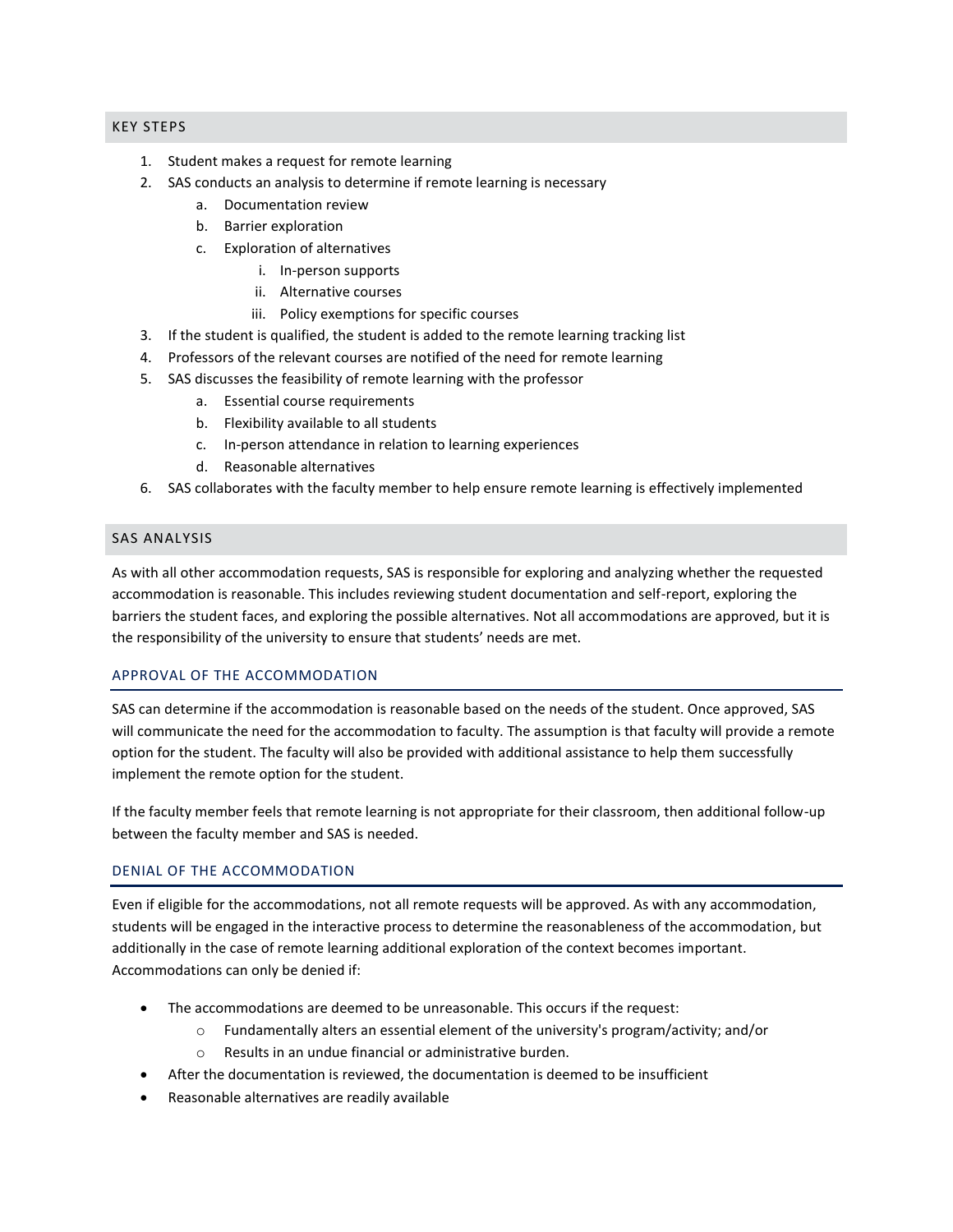In the case of remote learning more specifically, the question of whether it fundamentally alters an essential element is an important one. For some classes, remote learning would not constitute a fundamental alteration, yet for others it may based on the nature and activities of the course. These decisions need to be carefully examined in a manner that is both equitable and thorough.

#### FACULTY EXPLORATION OF REMOTE LEARNING

General requests for remote learning are very different than requests for remote learning as an accommodation. When it is requested as an accommodation a more thorough analysis must be conducted. As with any other accommodation that is approved, the assumption should be that if approved the accommodation will be implemented. However, remote learning may not be possible within some courses. This determination should be made by both the faculty member and SAS. A unilateral decision is not appropriate, as if the accommodation is denied, then SAS needs to follow-up with the student and others to ensure the student need is still met.

The critical question that needs to be answered is: is remote learning reasonable for any aspect of the course? To help answer this question, the following questions should be addressed (Please note: if remote learning is feasible or already provided, then further analysis of these questions is not needed):

- 1. *Essential Course Requirements:* How essential is in-person attendance for meeting course requirements? What requirements are listed in the syllabus related to in-person attendance? Is in-person attendance factored into the final grade?
- 2. *Flexibility Available to All Students:* As part of the course, do students learn remotely at any time? Is remote learning an option for any student at any time (i.e., flexibility for emergencies, religious observances, athletics)? Are there remote options for students if there are emergencies? Are there asynchronous options for students on a temporary or full-time basis?
- 3. *In-Person Attendance in Relation to Learning Experiences:* How does in-person attendance contribute to the learning experience of the student? If the student could not attend in-person, what would they necessarily miss? How would remote learning change the student experience? What learning happens in the classroom that could not happen with a student attending remotely? How might it change the experience of other students?
- 4. *Reasonable Alternatives:* Are there any alternatives to in-person attendance in the course?

The focus of these questions is on equity and ensuring that if the accommodation is denied it is because there would be a fundamental alteration to the course. There are different potential outcomes of his analysis:

#### POSSIBLE TYPES OF REMOTE LEARNING AT THE COURSE SPECIFIC LEVEL

#### FULL-TIME REMOTE LEARNING

One possible type of remote learning at the course level is that the student is provided with a full-time remote learning option. The expectation in this case is that the student will learn for the remainder of the course in a completely remote way. The student in this case is not expected to come to campus for lectures, activities, exams, or other course related things.

#### TEMPORARY REMOTE LEARNING

If the student has a temporary condition, then temporary remote learning may be appropriate. Essentially, this acts like a full-time remote learning request, but with the importance caveat that the accommodation will only be